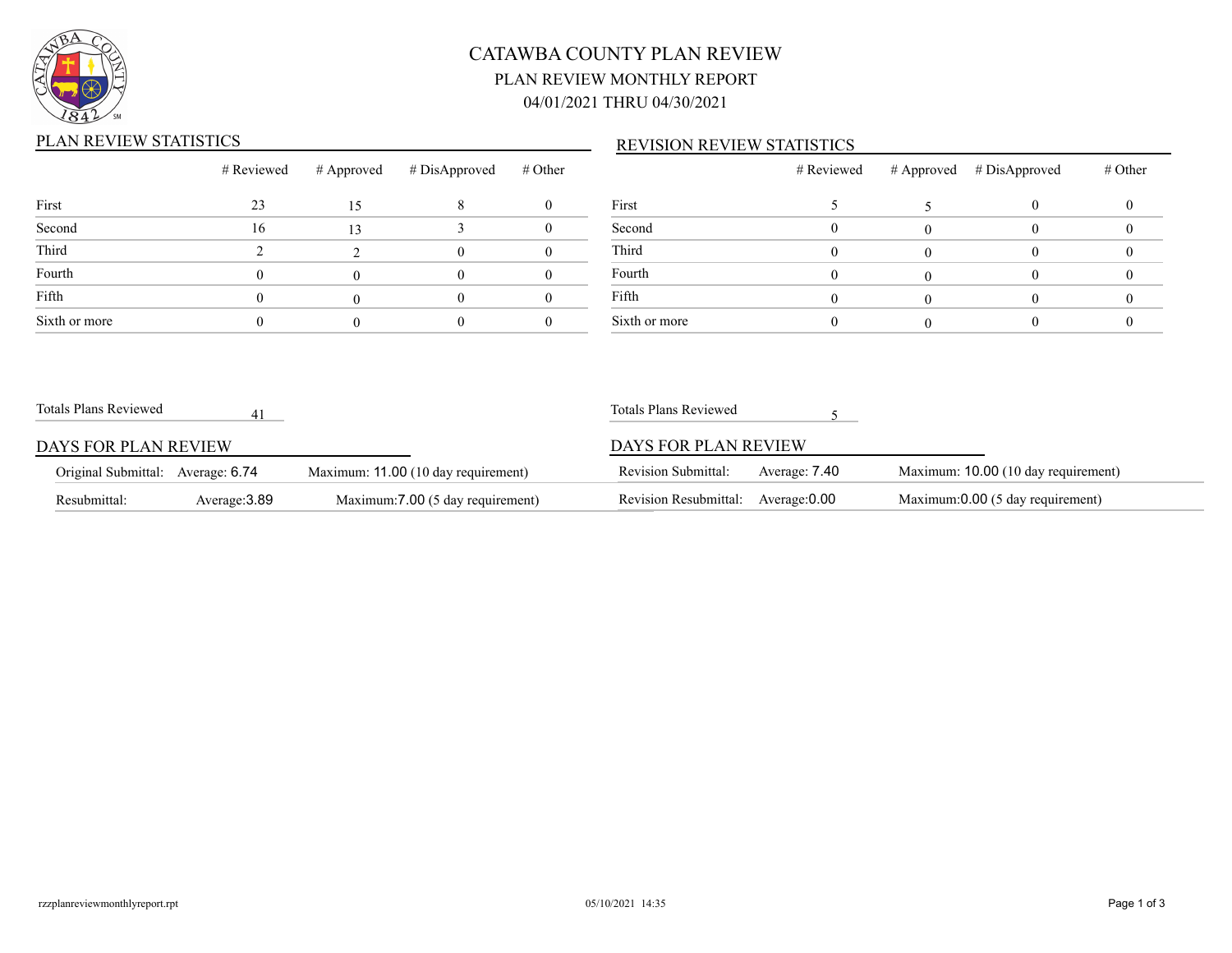

# CATAWBA COUNTY PLAN REVIEW PLAN REVIEW MONTHLY REPORT 04/01/2021 THRU 04/30/2021

#### TOWNHOME REVIEW STATISTICS

|               |  | $#$ Reviewed $#$ Approved $#$ DisApproved | $#$ Other |
|---------------|--|-------------------------------------------|-----------|
| First         |  |                                           |           |
| Second        |  |                                           |           |
| Third         |  |                                           |           |
| Fourth        |  |                                           |           |
| Fifth         |  |                                           |           |
| Sixth or more |  |                                           |           |

Totals Plans Reviewed

### DAYS FOR PLAN REVIEW

| Submittal:   | Average: 7.20 | Maximum: 10.00 (10 day requirement) |  |
|--------------|---------------|-------------------------------------|--|
| Resubmittal: | Average: 2.00 | Maximum: 2.00 (5 day requirement)   |  |

6

#### PLAN REVIEW RELATED INSPECTIONS

| <b>Total Number of Inspections:</b> |     |                     |     |             |
|-------------------------------------|-----|---------------------|-----|-------------|
| <b>SAFETY</b>                       |     |                     |     |             |
| ALE                                 |     |                     |     |             |
|                                     | RLD | <b>MECH</b><br>ELE. | PLM | OTHER TOTAL |
|                                     |     |                     |     |             |

## PLAN REVIEW RELATED INSPECTIONS BY INSPECTOR

|                                     |   | RLD |  |  | ELE MECH PLM OTHER TOTAL SAFETY |   |
|-------------------------------------|---|-----|--|--|---------------------------------|---|
| Craig Taylor                        |   |     |  |  |                                 |   |
| David Smith                         | h |     |  |  |                                 | Ð |
| Noah McNeilly                       |   |     |  |  |                                 |   |
| <b>Total Number of Inspections:</b> |   |     |  |  |                                 |   |